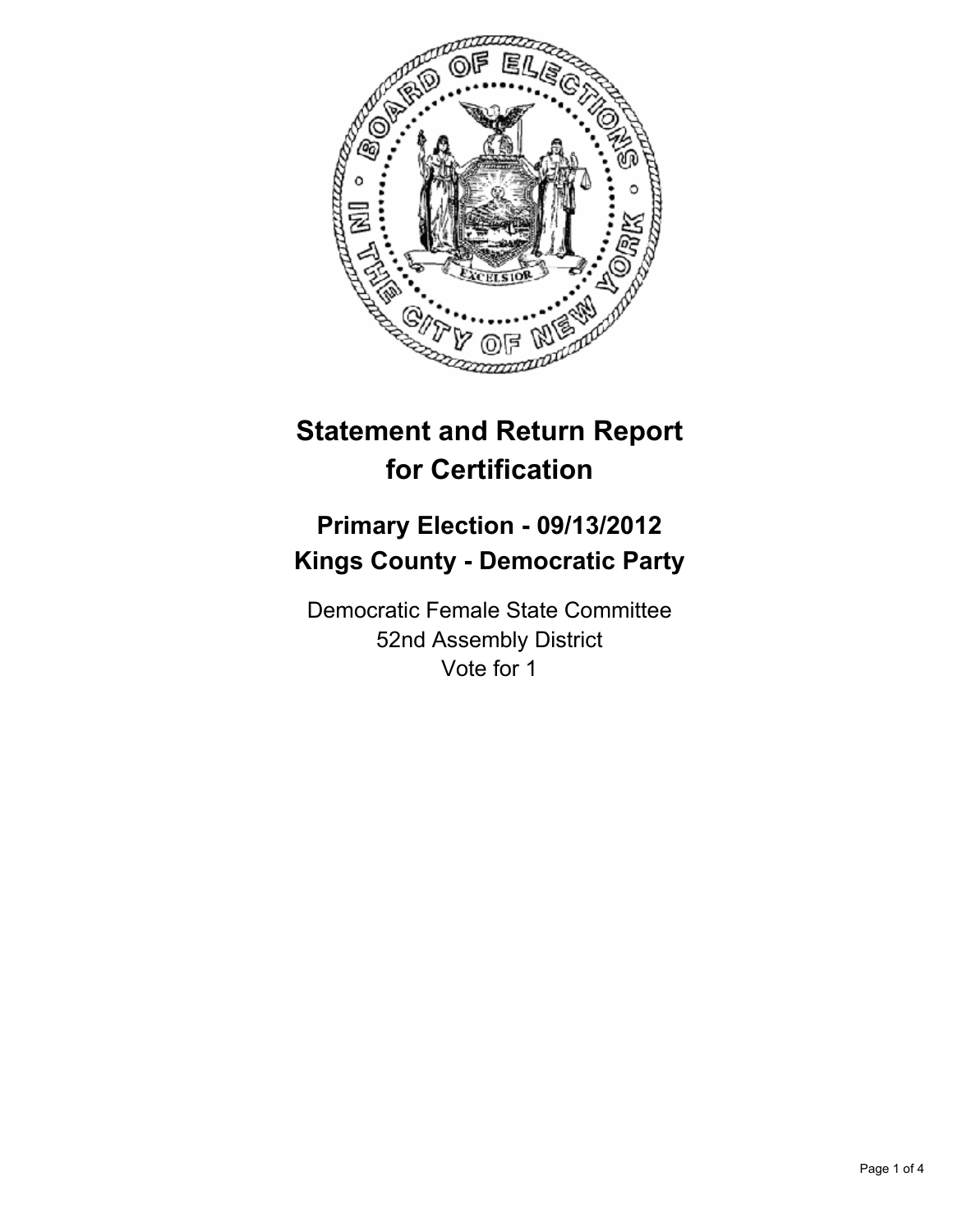

#### **Assembly District 52**

| PUBLIC COUNTER                                           | 5,041 |
|----------------------------------------------------------|-------|
| EMERGENCY                                                | 0     |
| ABSENTEE/MILITARY                                        | 188   |
| FEDERAL                                                  | 0     |
| SPECIAL PRESIDENTIAL                                     | 0     |
| <b>AFFIDAVIT</b>                                         | 43    |
| <b>Total Ballots</b>                                     | 5,272 |
| Less - Inapplicable Federal/Special Presidential Ballots | 0     |
| <b>Total Applicable Ballots</b>                          | 5,272 |
| DEBRA SCOTTO                                             | 1,141 |
| JO ANNE SIMON                                            | 3,592 |
| ABE BEGODA (WRITE-IN)                                    | 1     |
| AMRK DEWARS (WRITE-IN)                                   | 1     |
| BRIAN BAUM (WRITE-IN)                                    | 1     |
| DANIEL SQUADRON (WRITE-IN)                               | 1     |
| ELLEN MEYERS (WRITE-IN)                                  | 1     |
| JACUELYN LIBBY (WRITE-IN)                                | 1     |
| JENNIFER BURNS (WRITE-IN)                                | 1     |
| JILL STEIN (WRITE-IN)                                    | 1     |
| JUSTIN LINK (WRITE-IN)                                   | 1     |
| LARA GENOVESI (WRITE-IN)                                 | 1     |
| LETISHA JAMES (WRITE-IN)                                 | 1     |
| LINCOLN RESTLER (WRITE-IN)                               | 1     |
| LOUISE FINNEY (WRITE-IN)                                 | 1     |
| MARSANNE ITAK (WRITE-IN)                                 | 1     |
| MIREYDA REYES (WRITE-IN)                                 | 2     |
| MLMC ALBRIGHT (WRITE-IN)                                 | 1     |
| MOLLY GRODIN (WRITE-IN)                                  | 1     |
| NINA GURALWICK (WRITE-IN)                                | 1     |
| PETER ITAK (WRITE-IN)                                    | 1     |
| REBECCA WASSERMAN (WRITE-IN)                             | 1     |
| RENEE COLLYMORE (WRITE-IN)                               | 1     |
| SHEA HOVEY (WRITE-IN)                                    | 1     |
| TONI CEASER (WRITE-IN)                                   | 1     |
| UNATTRIBUTABLE WRITE-IN (WRITE-IN)                       | 11    |
| <b>Total Votes</b>                                       | 4,768 |
| Unrecorded                                               | 504   |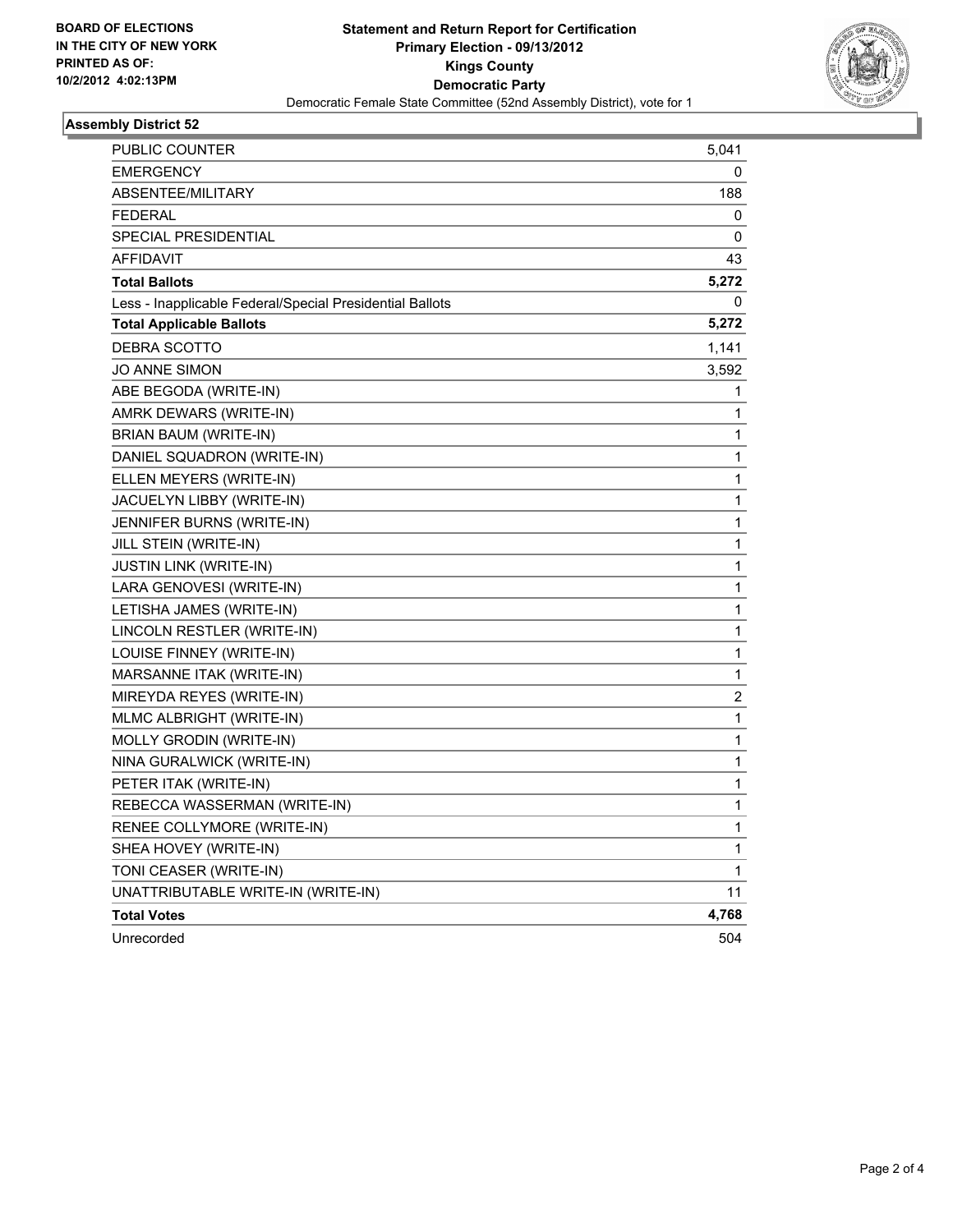

#### **Total for Democratic Female State Committee (52nd Assembly District) - Kings County**

| PUBLIC COUNTER                                           | 5,041        |
|----------------------------------------------------------|--------------|
| <b>EMERGENCY</b>                                         | 0            |
| ABSENTEE/MILITARY                                        | 188          |
| <b>FEDERAL</b>                                           | 0            |
| <b>SPECIAL PRESIDENTIAL</b>                              | 0            |
| <b>AFFIDAVIT</b>                                         | 43           |
| <b>Total Ballots</b>                                     | 5,272        |
| Less - Inapplicable Federal/Special Presidential Ballots | 0            |
| <b>Total Applicable Ballots</b>                          | 5,272        |
| DEBRA SCOTTO                                             | 1,141        |
| <b>JO ANNE SIMON</b>                                     | 3,592        |
| ABE BEGODA (WRITE-IN)                                    | 1            |
| AMRK DEWARS (WRITE-IN)                                   | 1            |
| BRIAN BAUM (WRITE-IN)                                    | 1            |
| DANIEL SQUADRON (WRITE-IN)                               | 1            |
| ELLEN MEYERS (WRITE-IN)                                  | 1            |
| JACUELYN LIBBY (WRITE-IN)                                | 1            |
| JENNIFER BURNS (WRITE-IN)                                | 1            |
| JILL STEIN (WRITE-IN)                                    | $\mathbf{1}$ |
| JUSTIN LINK (WRITE-IN)                                   | 1            |
| LARA GENOVESI (WRITE-IN)                                 | $\mathbf{1}$ |
| LETISHA JAMES (WRITE-IN)                                 | $\mathbf{1}$ |
| LINCOLN RESTLER (WRITE-IN)                               | $\mathbf{1}$ |
| LOUISE FINNEY (WRITE-IN)                                 | $\mathbf{1}$ |
| MARSANNE ITAK (WRITE-IN)                                 | $\mathbf{1}$ |
| MIREYDA REYES (WRITE-IN)                                 | 2            |
| MLMC ALBRIGHT (WRITE-IN)                                 | 1            |
| MOLLY GRODIN (WRITE-IN)                                  | $\mathbf{1}$ |
| NINA GURALWICK (WRITE-IN)                                | $\mathbf{1}$ |
| PETER ITAK (WRITE-IN)                                    | $\mathbf{1}$ |
| REBECCA WASSERMAN (WRITE-IN)                             | 1            |
| RENEE COLLYMORE (WRITE-IN)                               | 1            |
| SHEA HOVEY (WRITE-IN)                                    | 1            |
| TONI CEASER (WRITE-IN)                                   | 1            |
| UNATTRIBUTABLE WRITE-IN (WRITE-IN)                       | 11           |
| <b>Total Votes</b>                                       | 4,768        |
| Unrecorded                                               | 504          |